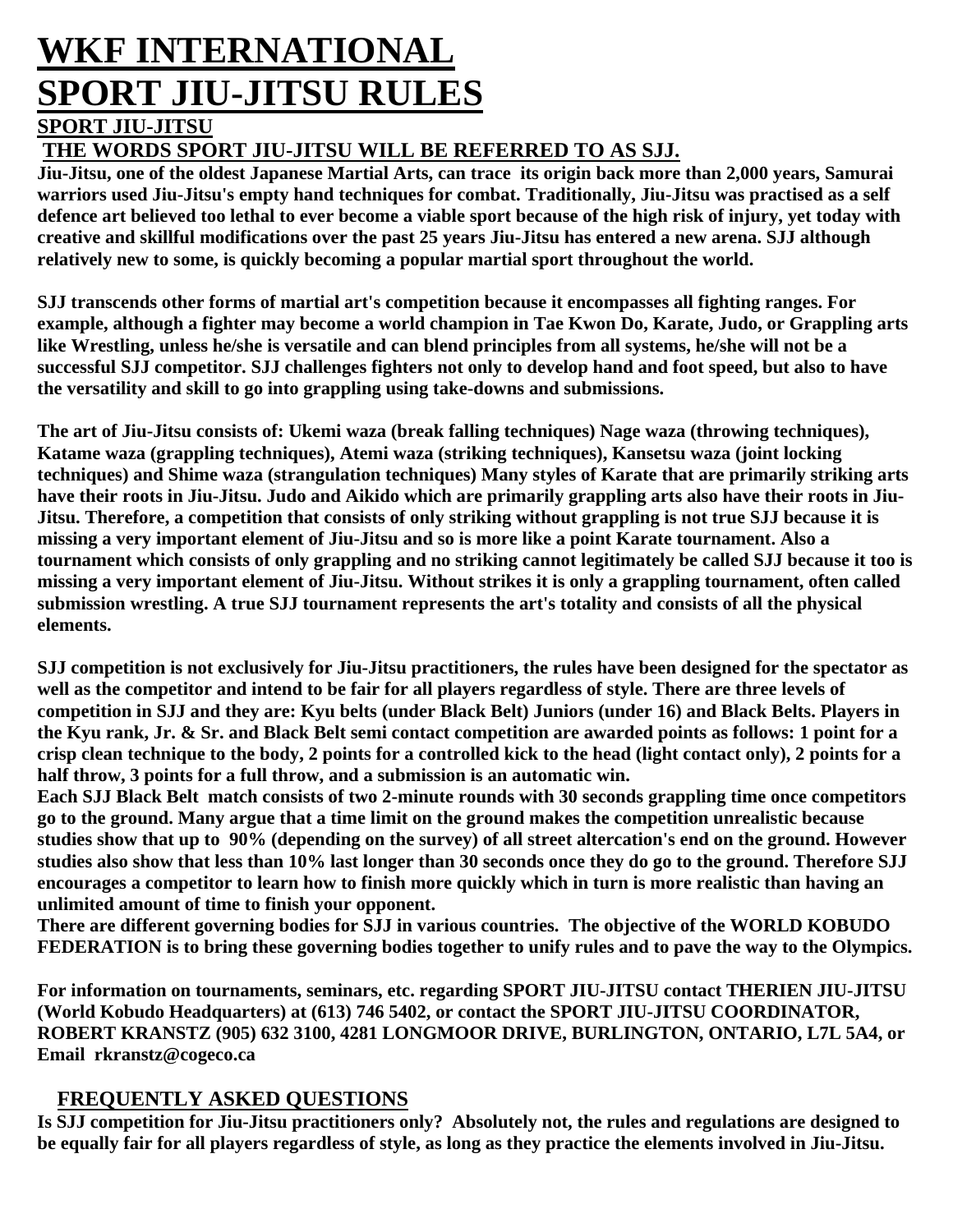**How does SJJ differ from Brazilian Jiu-Jitsu tournaments? SJJ consists of all the physical elements of Jiu-Jitsu, Brazilian Jiu-Jitsu tournaments do not allow the element of striking and are primarily submission wrestling events.**

**How do I find out who is in charge of SJJ for my country or area? Contact the WKF headquarters listed above, or the SJJ coordinator.**

**How does an athlete qualify to represent his/her country in International competition? First they must be a member in good standing with the WORLD KOBUDO FEDERATION and be an active participant on the SJJ tournament circuit. Team members are usually selected based on their performance in competitions.**

#### **WKF SPORT JIU-JITSU RULES AND REGULATIONS**

# **RECENTLY REVISED RULES**

**Due to surveys and observations at tournaments and at various dojos the following rules have been changed:**

**KICKS TO THE LEGS (thigh area only) by Juniors are now allowed, (the same as Adults).**

**STRIKING TO THE FACIAL AREA (adults only) is now allowed, but with light contact only**

**ROUND TIME The round time for ALL adults (including Black Belts) will be 1 & ½ min (90 seconds).** 

**Ground time for ALL adults, including Black Belts will be 30 seconds, for Juniors the rounds remain 1 minute with ground time remaining 15 seconds.** 

**DECIDING THE WINNER & REFEREE DUTIES The winner will be decided by the Judges declaring the winner of each round, total points will no longer count, a third round will be fought in case of a tie after two rounds. The centre referee will be able to make a decision as to who won the round if one Judge votes Red, & one Judge votes White, otherwise the center referee does not vote for the winner. The center referee can also allow the round to be a tie if one judge votes Red, & one Judge votes White.** 

**JUDGES DUTIES Each Judge will have one counter with a Red flag and one counter with a**  white flag to keep count of points scored, at the end of each round the Judge will check the **counters to determine the winner of that round. At the end of each round the counters will be set back to 0.**

#### **Selecting of Referees and Judges:**

**The combat art of Jiu-Jitsu can only be altered or modified to become a safe competitive sport if one important element becomes part and parcel of the sport itself. This foremost element in SJJ is well trained officials. He/she must be thoroughly knowledgeable in understanding, interpreting and administering all aspects of the rules. This can only be accomplished through diligent study of the rule book and actual physical training under competition conditions. Officiating shall be considered a prestigious position and only those who have diligently studied and trained are to be considered and accepted as experts in the field of rule etiquette.**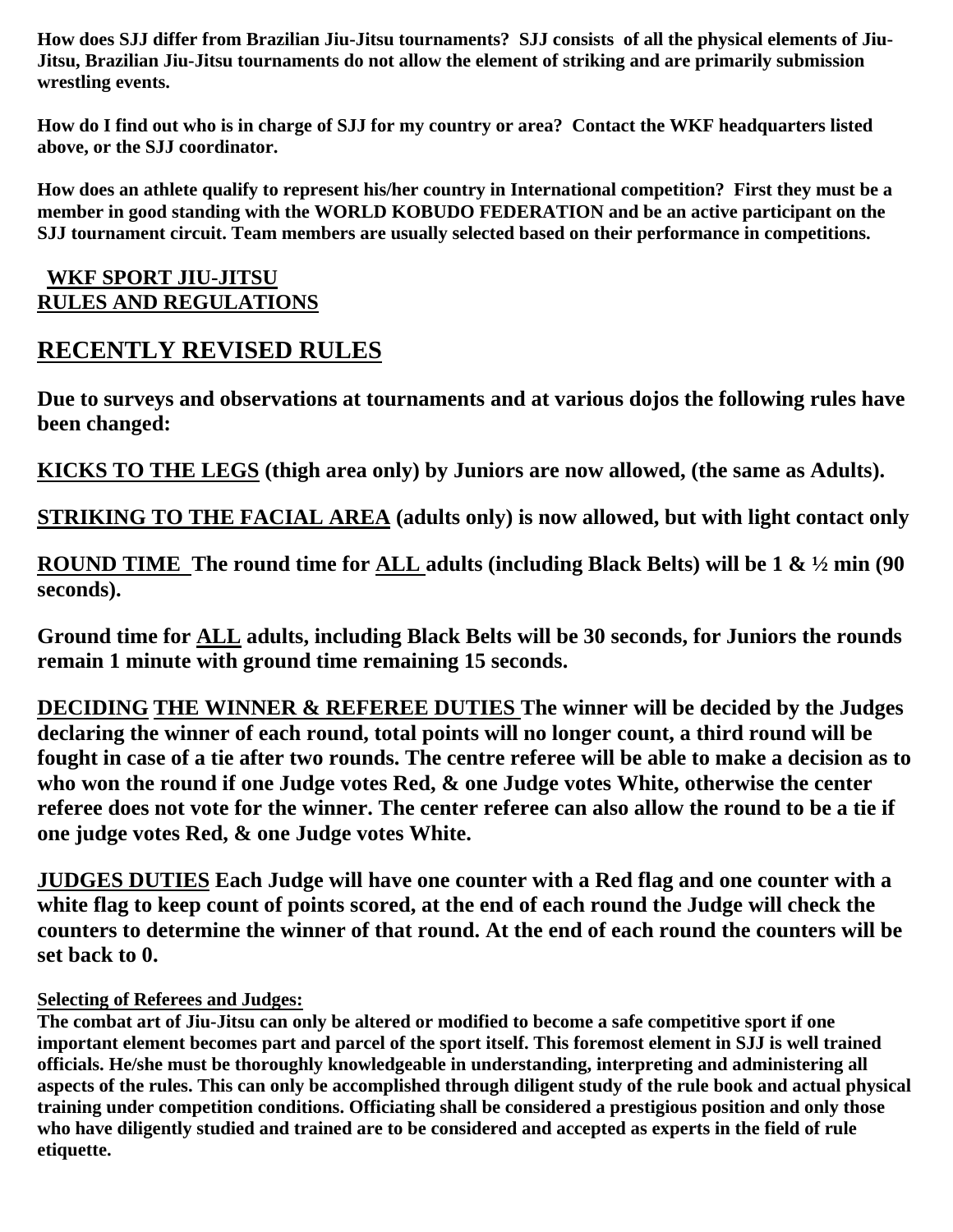**Officials chosen to participate on the international level must be certified by the WORLD KOBUDO SPORT JIU-JITSU BOARD. Officials on the national level must be certified by their respective countries for SJJ.**

## **FREE STYLE FIGHTING COMPETITION**

## **ARTICLE 1: PLAYERS**

 **A: Each player must present him/herself suitably attired in a clean, traditional martial arts gi (uniform) with sleeves no more than one fist distance up the arm from the wrist (a jiu-jitsu or judo top is recommended). If a player's uniform becomes bloodied or torn in a manner that may affect the outcome of the match, he/she will be asked to replace it immediately or forfeit the match.**

 **B: All jewelry (rings, watches, necklaces, etc.) must be removed.**

 **C: Wearing of eye glasses during competition is prohibited**

 **D: Competitors may be required to wear a coloured flag or belt during the actual match for identification purposes**

 **E: All competitors must be suitably attired with proper safety equipment, (see article 2)**

#### **ARTICLE 2: SAFETY EQUIPMENT**

**The use of safety equipment such as approved sparring gloves, sparring shoes, shin pads, mouth guards, and a groin protector is mandatory. Head gear is mandatory in all divisions below the age of sixteen (16). Although head gear is not mandatory in other divisions, it is recommended for personal safety. Approved sparring gloves and shoes shall consist of a minimum ½ inch thick pliable material covering all of the hand and foot striking areas with the exception of the sole of the foot and palm of the hand. No abrasive, rough, tattered, torn or loose equipment will be permitted. No protective equipment shall be allowed to contain any metal or hard plastic.**

## **ARTICLE 3: CONTEST AREA**

**The competition surface must have proper floor matting with suitable thickness to accommodate throws. Matting must be laid flat and held secure. Any seams or tears must be covered with suitable tape. The contest area itself shall be no less than 16 X 16 foot square, and no more than 20 X 20 foot square, and there should be a safety border around the fighting area. (Area may vary depending on the tournament, above area size is recommended)**

#### **ARTICLE 4: OFFICIALS**

**Medical personnel shall be available at all times and easily recognizable.**

**A chief referee and arbitrator will be appointed prior to the beginning of the tournament.**

**Equal training emphasis must be placed on officials as well as competitors. Only highly trained official who have a working knowledge of the rules can be accepted for international competition. The chief referee in his/her wisdom, may select or reject officials who do not meet these criteria at any time during the tournament, with no recourse for protest or debate.**

**Each contest must have: One referee, two judges, one scorekeeper, and two timekeepers, (one to time the duration of each round, and one to keep time for the 30 second ground fighting).**

**NOTE: Tournaments other than major National or International, may get by with one timekeeper. All officials should be identifiable by wearing appropriate clothing, (The dress of Officials will be determined by the Governing body).**

## **ARTICLE 5: DUTIES OF CENTRE REFEREE**

**The referee does not keep score. The referee is charged with supervision of the match. He/she administers and controls the tempo of the contest, enforces the rules, and ensures fair play. To this end, he/she starts and stops the fight, calls and enforces all penalties**

 **The referee shall communicate clearly with the scorekeeper and timekeeper, as well as announces the winner of each round and the match. The referee shall announce in a loud clear voice all official decisions, and shall indicate with voice and gestures the player affected by his/her decisions.**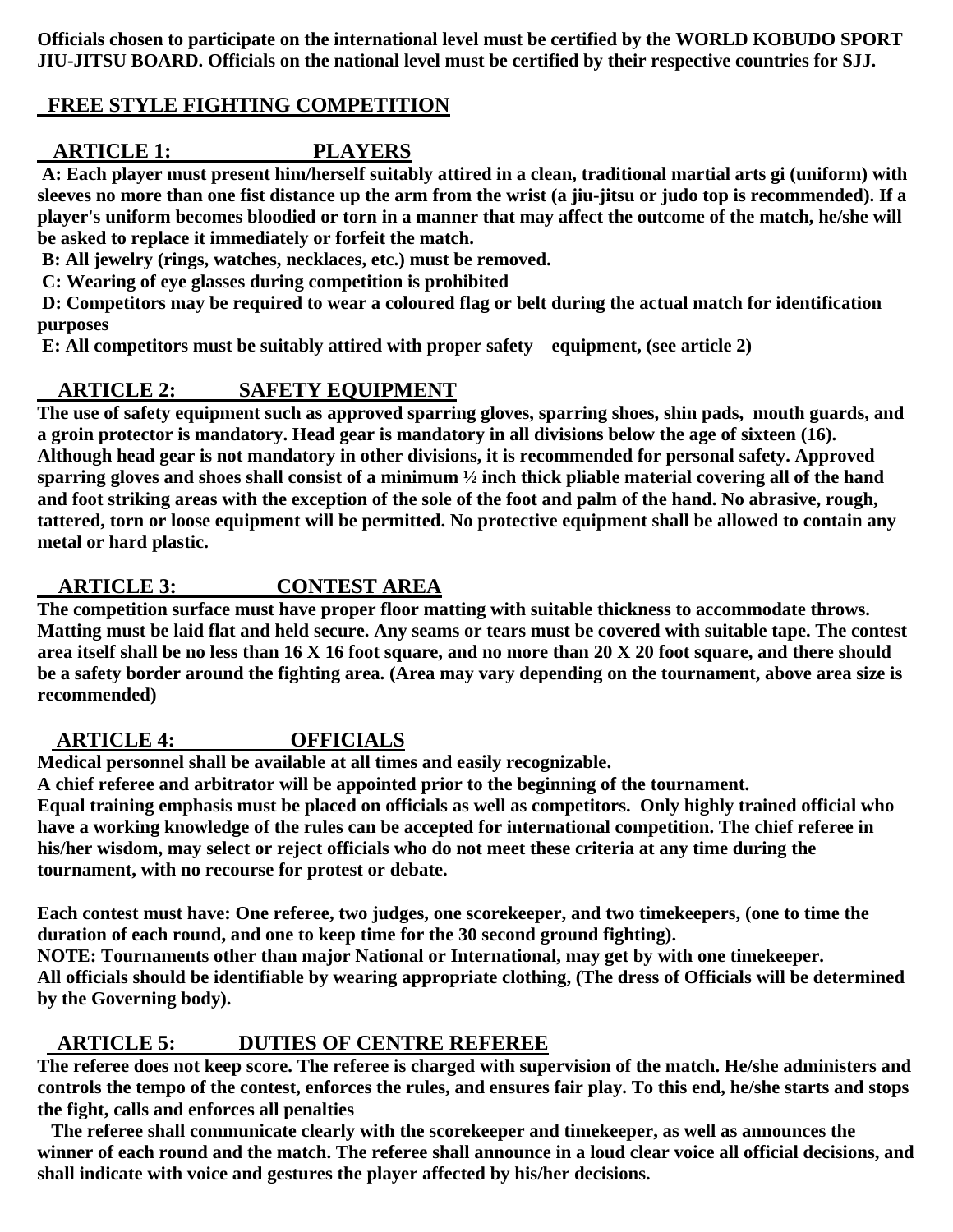**Centre referee is the only person who can call for and administer a penalty**

 **The centre referee is encouraged to give verbal commands throughout the competition where a penalty has not been called, such as "***watch the contact, or, stay in bounds***, etc."**

 **The referee is responsible for counting the five (5) seconds allowed for stand up grappling, and the ground time for hold downs. When the competitors are on the ground and a hold down has started, the referee will extend his/her arm out over the competitors, this is the signal that the referee has started counting the hold down time. (See ARTICLE 10 POINT SCORING)**. **The referee will allow the hold down time to continue after the timekeeper has called end of round time, until at least one point has been earned, this will only happen if the hold down had started during the regular round time.**

 **The referee will check with the Judges at the end of each round, to declare the winner of the round, and at the end of round two declare the winner of the match, or declare a tie and then proceed with round 3. If there is a call by a Judge that has one competitor (Red) winning the round, and the other Judge has the competitor (White) winning the round the referee then has the option of declaring a winner or declaring a tie for that round, the centre referee cannot overrule decisions when both Judges vote for either the Red or White competitor.**

 **Only the centre referee may call time out. He/she must do so for the following reasons:**

 **A: To allow equipment adjustments.**

 **B: To award points, (***in the case of a penalty),* **assess penalties, administer warnings.**

 **C: To attend to an injured competitor.**

 **D: To hear a legal protest.**

**The centre referee will occasionally confer with the judges when in his/her opinion the judge's decisions are not consistent, this will help to ascertain the competence of the judges.**

#### **ARTICLE 6: DUTIES OF THE JUDGES**

**Two corner Judges keep score with lap counter type devices, each Judge has a counter with a red flag attached and one with a white flag attached, in order to identify the competitors. The Judges will count all striking and throwing points of each competitor that are to a legal target area, using a legal technique, while standing and while on the ground. The centre referee will instruct the Judges as to how many points should be counted in the event of a hold down. The centre referee will check with the Judges at the end of each round in order to call the winner. Judges are required to limit their motions to their respective areas of the ring, and they must never interfere with the motions of the referee or competitors. The Judge that is closest to the scorekeeping table will be responsible for relaying signals and commands between the referee and the timekeeper, and scorekeeper.**

 **Call after each round: During the thirty second break between rounds the referee will check with the Judges to determine a winner.**

 **A Tie: When the centre referee checks with the Judges and determines that it is a tie, he/she will indicate and call this a tie, and a third round will be held to break the tie. (See Article 12 - Duration of rounds) Out of Bounds: A competitor, whether throwing or striking, is considered in bounds and eligible to score if one foot is still in the fighting area. However, a competitor may not be considered officially out of bounds until the centre referee stops the fight. It should be noted that it is the centre referee's voice which signals an end to scoring opportunities for the competitors. A Judge should not base his/her scoring on the in bounds or out of bounds of a competitor, but only on the techniques that are happening, unless otherwise advised by the centre referee. If competitors go out of bounds, the centre referee will stop the match momentarily and immediately resume the match once the competitors are both in bounds. If a competitor runs out of bounds simply to avoid engaging his/her opponent he/she will be warned only once by the centre referee, (see article 5, Re: verbal commands).** 

#### **ARTICLE 7: DUTIES OF THE TIMEKEEPER**

**Timekeepers shall be seated adjacent to the competition area and shall stop and start time according to the referee's signal to do so. When the fighting has stopped for more than three seconds and if for some reason the centre referee fails to call time out the timekeeper should automatically stop time, and then restart time with the referee's signal, or when fighting resumes. Timekeeper #1 shall, by verbal and visual signals, such as throwing a bean bag or suitable substitute into the centre of the fighting area, inform the referee when time**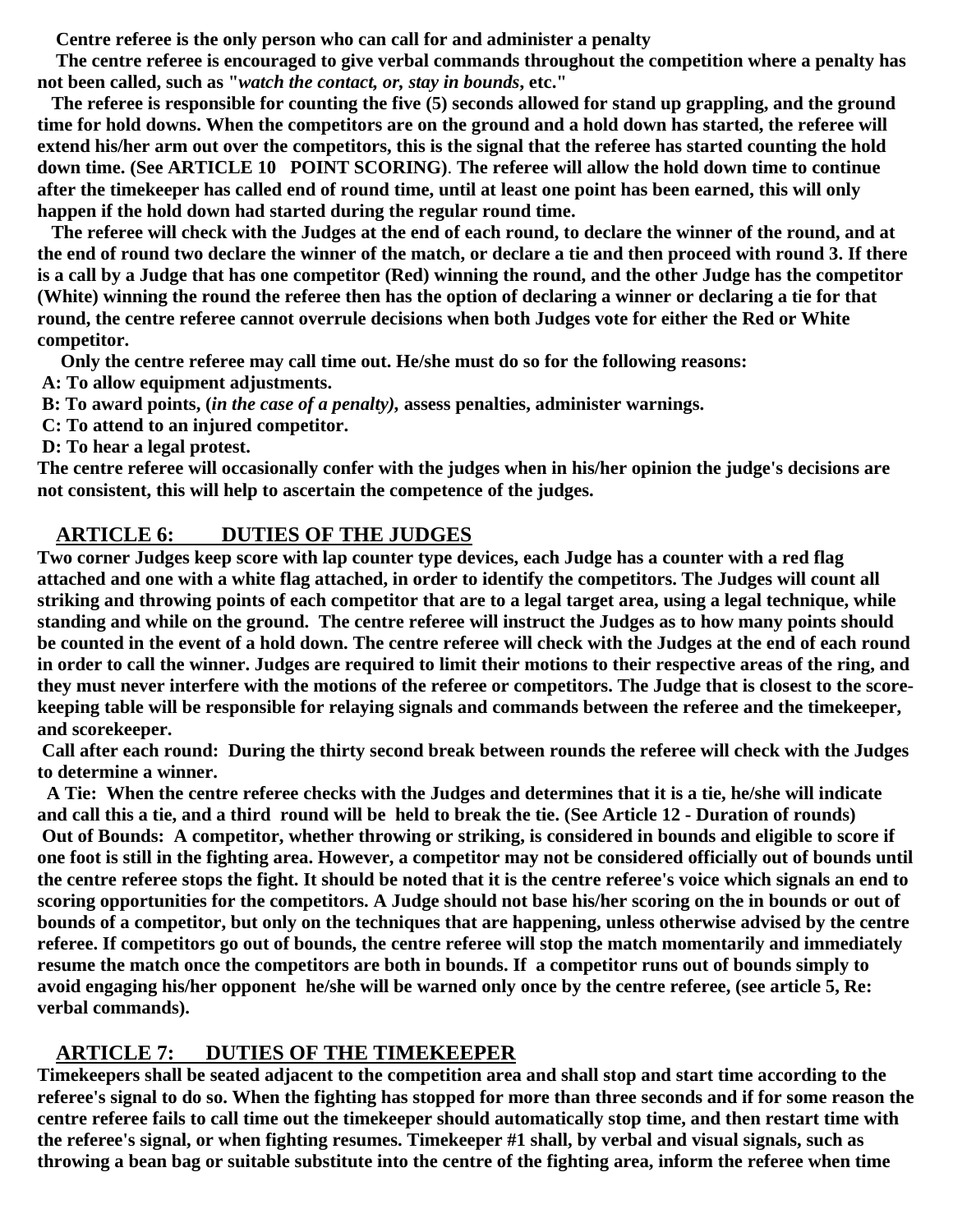**has run out, or when he/she has received a formal protest. Time officially runs out only when the centre referee calls the signal to stop. Timekeeper #2 will begin timing when he/she sees the competitors go to the ground, and shall indicate the end of ground time by sounding a whistle or other means of communicating (See: Duties of Judges).** 

## **ARTICLE 8: DUTIES OF THE SCOREKEEPER**

**Scorekeeper shall keep count of all penalties awarded to competitors, as instructed by the centre referee. He/she will maintain scores sheets and call up each competitor, including those on deck. All the required score sheets, hand counters, stopwatches and necessary flags must be at the scorekeeper's table.**

## **ARTICLE 9: LEGAL PROTEST**

**A legal or formal protest can only be lodged for a noncompliance of the rules and can only be introduced by a head Sensei, or designated coach, the tournament director, or his designate. A legal protest to be acted upon during a match must be lodged with the timekeeper, who will immediately notify the centre referee. The centre referee will then call a time out to deal with the protest.**

## **ARTICLE 10: POINT SCORING SYSTEM**

 **A. One Point**

**1: For crisp, clean striking techniques delivered with either hand or foot to legal target areas, (To score a point to the body in Black Belt division medium to hard contact is mandatory) Hand strikes to the head (to the head gear area) with light or touch contact only, will be awarded one point. (The head contact must indicate that the potential was there for a harder blow)**

 **2: Kicks to the inner and outer thigh with light to medium contact using roundhouse kicks only (mawashi geri) will be awarded one point. (Kicks at or near the knee will be a major penalty loss of 2 points) 3: A flurry may be considered a repetitive number of doubtful strikes and only one point will be awarded. (At judges discretion).**

 **4: Each strike must be seen to be a potentially damaging or injurious blow and will be awarded one point.(except for head kick)**

 **5: Any combination strikes will be considered on their own merit, they will be considered as multiple points or a flurry, at judges discretion.**

 **6: Once stand up grappling commences, multiple strikes will be allowed and counted for both competitors within the 5 seconds allowed, then they must break the grappling hold.**

**B. One Point – To be awarded for any takedown, other than a half or full throw. (Where it is shown that one competitor initiated and was in control of the takedown)**

**C. Two Points – Will be awarded for a controlled kick to the head that makes no more than light or touch contact to head gear area.**

**D. Multiple Points – Will be awarded for achieving any legitimate hold down position during the allotted ground time.**

 **Points for hold downs are: Adults, ( 2) two points for every 10 seconds up to the 30 second time limit. Juniors, (1) one point for every 5 seconds up to the 15 second time limit. The time will be monitored and determined by the referee. The hold down time will start with a signal from the centre referee (his/her arm extended out over the competitors).**

 **\*NOTE\* A competitor cannot be saved by the bell (time limit of rounds) once a hold down has started, it will be allowed to continue to completion for 2 points Adult, or 1 point Junior.**

**This will apply only if ground time has not run out.**

**E. Two Points – Will be awarded for a legitimate and controlled half-throw or sweep scored on an opponent that causes one foot to leave the mat, (Such as O'Soto Gari, or Ko Soto Gari).**

**F. Three Points – Will be awarded for a full throw or sweep scored on an opponent that causes both feet to leave the mat. (Such as various hip throws, or shoulder throws).**

**G. Four Points – Will be awarded for a submission by referee intervention, (this is when, in the opinion of the**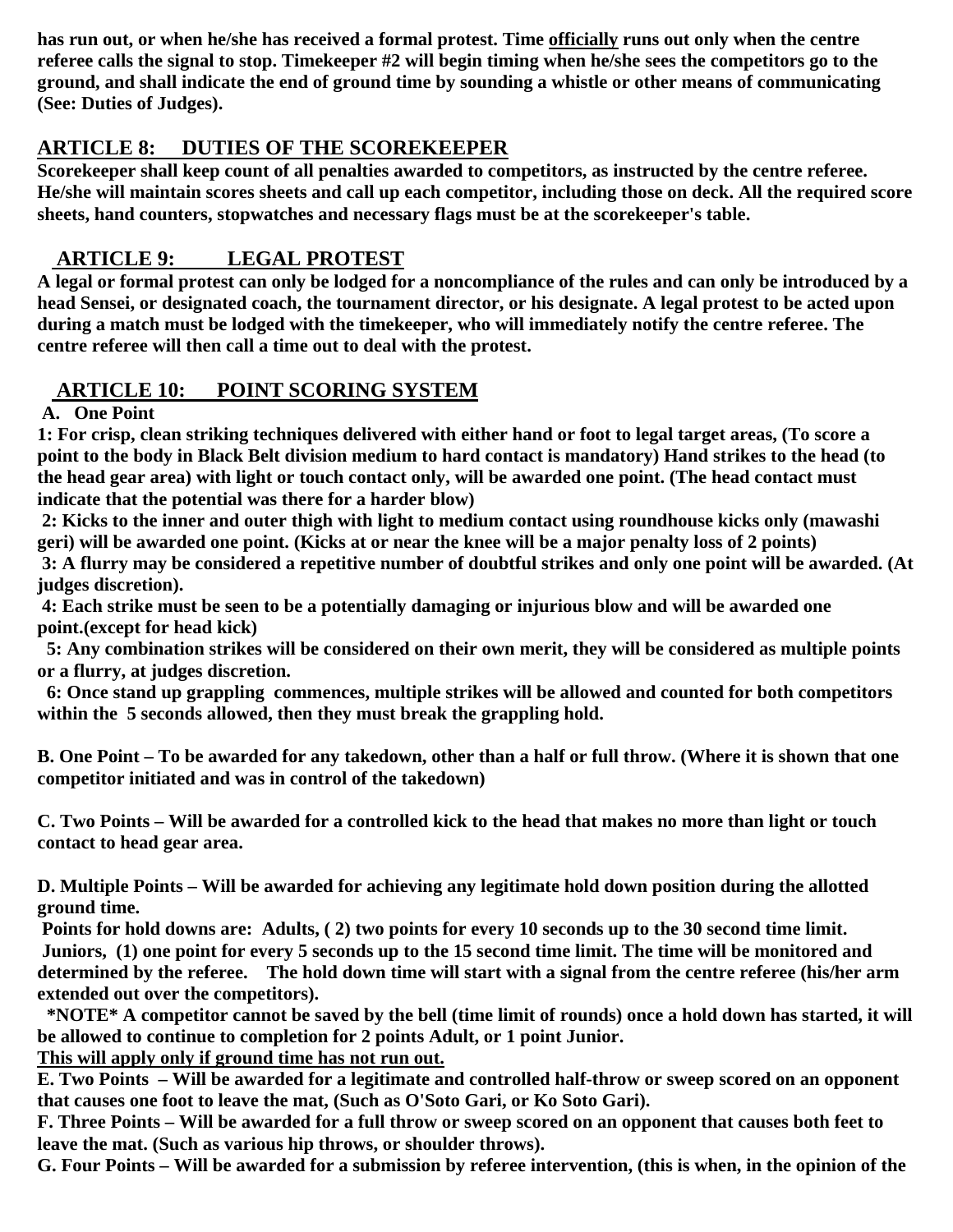**centre referee there would be severe injury caused if the lock or choke continued). \*NOTE\* Any submission that causes a competitor to tap out is an automatic win.**

 **What constitutes a submission? A competitor tapping out, from a joint lock or choke, or a competitor who receives a strike to the body, (without malicious intent), or a throw, (without malicious intent) and cannot continue after a 10 second count is given will constitute a submission (Black belt only). Also, (See previous 4 point submission).**

 **\*NOTE\* If there has been a penalty assessed to a competitor that deems he/she loses 2 points, two points are to be added to the opponents score, since the counters cannot deduct points.**

## **ARTICLE 11: GRAPPLING (In Sport Jiu-Jitsu)**

**The criteria for grappling allows a competitor to hold his/her opponent in any legal manner for approximately five (5) seconds while in a standing position, after which time if there has been no takedown or throw, the competitors must release the hold, (on a command by the centre referee). Multiple strikes from either competitor will be allowed during this encounter. The timekeeper will start the ground time (30 seconds for Adults, and 15 seconds for Juniors) when one or both competitors have been taken to the ground by use of a legal technique. The competitors on the ground can score with legal striking techniques to legal target area. (No strikes to the head by either competitor).**

**Competitors may also score with counter throws, hold downs or submissions.**

 **At the end of the ground time limit they will be separated, brought to their feet and will resume stand up fighting.**

**If a hold down has started, or it looks like a submission is close, the referee can use his/her discretion as to calling out of bounds.**

**Absolutely NO neck restraint techniques (chokes) for juniors will be allowed, the primary objective for juniors on the ground is to achieve a hold down, although arm locks will be allowed for junior blue belts and above.**

 **A competitor who ends up on the ground because of an illegal technique may not be scored upon.**

**If there is a penalty call while competitors are on the ground, depending on the position of the competitor, the referee may stop the fight and assess the penalty, or he/she may let it continue, (if the penalty was against the competitor that was being held down), and assess the penalty after they stand up**

**During the ground time if in the opinion of the referee there is a stalemate and no action is happening, the referee can order the fighters to stand up without waiting for the ground time to run out.**

## **ARTICLE 12: DURATION OF ROUNDS**

 **Each match consists of two -1 & 1/2 minute (90 seconds) continuous action rounds for Adults and 1 minute rounds (60 seconds) for Juniors, with approximately 30 second break between rounds. Continuous action refers to the fact that the competitors are scoring or have the opportunity to score without a break in the action for calling points. During the thirty second break between rounds the referee will check with the Judges to determine the winner of the round, the centre referee will then indicate who won the round, or the fight.**

**The scoring counters will be cleared at the end of each round. At the end of round two the centre referee will assemble the competitors in the centre of the ring, he/she will then declare the winner, or declare a tie and proceed with round 3.**

**In the event of a tie, additional rounds will be fought. (duration of overtime rounds to be determined by the tournament coordinator)**

## **ARTICLE 13: DEFINITION OF A BYE**

**In order to establish competition between an odd number of competitors, some may be given an automatic win, this is classified as a "BYE". The remaining competitors will then compete against each other in the normal manner, this may be double, or single elimination. A bye is established by means of a draw that is done during the first round of fights.**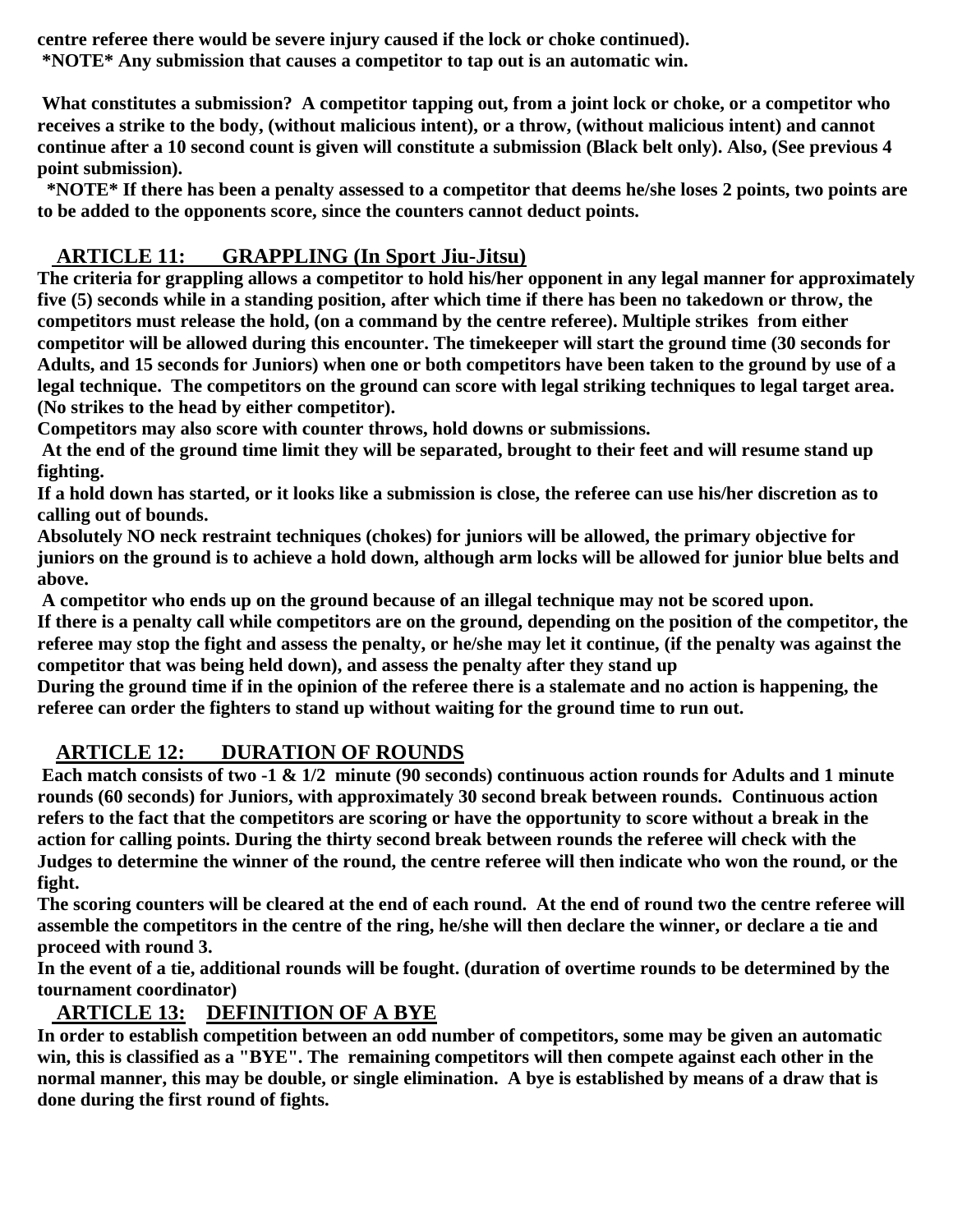## **ARTICLE 14: WEIGHT DIVISIONS**

**MEN'S....Adult Black Belt Light.....149 lbs. and under (67.5 kilos) Middle...............150 lbs. to 164.9 lbs.(67.5 kilos to 75 kilos) Light-Heavy.......165 lbs. to 179.9 lbs.(75 kilos to 81.5 kilos) Heavy................180 lbs. to 194.9 lbs.(81.5 kilos to 88.5) Super Heavy......195 lbs. to 210 lbs. (88.5 kilos to 95.2 kilos) Open weight ......over 210 lbs. ( over 95.2 kilos)**

**EXECUTIVE (for team) not over 210 lbs. (92.5 kilos)**

**Adult Kyu Belts Light..................Under 170 lbs. (Under77 kilos) Heavy.................Over 170 lbs. (Over 77 kilos)**

**LADIES Adult (All ranks) Light.........Under 130 lbs. (59 kilos) Middle................130 lbs. to 159.9 lbs (59 kilos to 72.5 kilos) Heavy.................160 lbs. and over (over 72.5 kilos)**

**EXECUTIVE Ages 35 to 45 Light.....Under 180 lbs. (81.5 kilos) Heavy...180 lbs. and over (81.5 kilos) Ages Over 45 Light.....Under 180 lbs. (81.5 kilos) Heavy...180 lbs. and over (81.5 kilos) WEIGHT CATEGORIES MAY BE ALTERED FOR TOURNAMENTS DUE TO NUMBER OF COMPETITORS OR OTHER CIRCUMSTANCES, THIS WILL BE UP TO THE TOURNAMENT DIRECTOR**

**JUNIORS UNDER 16 - To be determined by age, size and rank, at the option of Tournament Directors. Male and Female may be in the same divisions, at the Tournament Directors discretion. \*NOTE\* Tournament directors have the option to change and alter all divisions depending on the number of competitors in each division.**

ARTICLE 15: LEGAL STRIKING TARGET AREAS

**Top, side, and back of the head, (light contact only) chest, solar plexus, ribs and abdomen are legal striking areas.(light to medium for juniors and kyu belts, medium to hard contact for Black Belts) Inner and outer thighs are legal target areas. (must be away from the knee with light to medium contact)** 



Shaded areas are legal head targets (No facial contact) ARTICLE 16: ILLEGAL STRIKING TARGET AREAS

 **Facial area (Junior only), neck, throat, spine, kidneys, groin, and all joints are illegal striking areas. Punching below the belt is illegal. Low kicks other than outer and inner thigh (roundhouse kicks only) are illegal unless they are a legal sweep. Any kicks to a competitor on the ground are illegal.**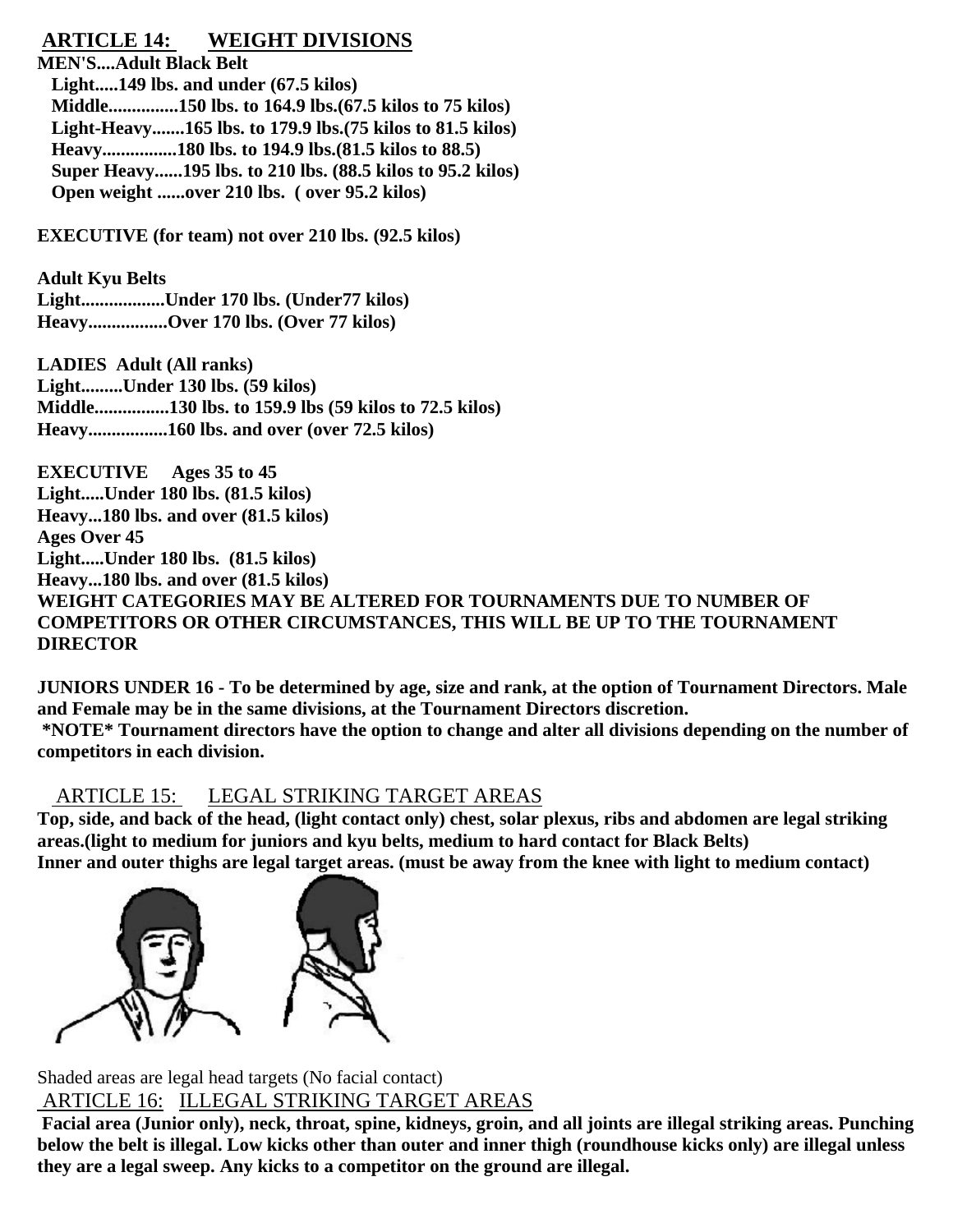**Any striking techniques on the ground to the head is an illegal target area** 

#### **ARTICLE 17: LEGAL TECHNIQUES**

**A boot to boot foot sweep, boot to calf (unless called as a low kick) and calf to calf sweeps are considered legal techniques. All controlled hand strikes, kicks, throws, and submission holds to legal target areas as well as vascular chokes are acceptable legal techniques, except those listed as illegal. Light contact to the head is allowed, but it is imperative that judges and referees distinguish the difference between, light contact, and excessive contact. (See article 19 excessive force)**

#### **ARTICLE 18: ILLEGAL TECHNIQUES**

 **A: Head butts B: Hair pulling C: Scratching**

 **D: Biting E: Elbow or knee strikes F: Any finger strikes**

 **G: Any blind techniques**

 **H: Kicking a competitor on the ground**

 **I: Striking to the head while on the ground**

 **J: Kick to the knee (this will be assessed as a major penalty)**

 **K: Intentional attack to nerve points of the head, face, or neck areas.**

 **L: Any finger, toe or heel locks. (twisting of the heel, not ankle lock)**

**M: Respiratory chokes (across the throat)**

 **JUNIORS- Any technique that puts severe pressure on the neck, such as neck take downs or twisting the neck during hold downs, all strangulation techniques.**

## **ARTICLE 19: FORCE REQUIRED TO SCORE**

**Light Contact: Indicates no target penetration as a result of a striking technique. This type of contact is legal to the head. Touch, or Light contact to the head is permitted in all division, as specified in legal techniques, and legal striking areas.**

**Medium Contact: Slight penetration or slight target movement defines medium contact. Only clean crisp techniques delivered to the body's legal target areas with medium contact will be awarded points. (This will vary depending on the ages and experience of the competitors)**

**Hard Contact: Controlled semi full contact and hard contact strikes to the legal body areas are permitted only in Black Belt divisions and they must be delivered in a controlled manner. (If delivered with malicious intent it will be cause for a penalty).**

**Excessive Contact: A call for excessive contact indicates that a referee saw a competitor using strength or force in excess of the force necessary to score a point. Any strike, throw, takedown, or submission hold delivered with malicious intent will be considered excessive force and may result in immediate** 

**disqualification. Though it is largely a judgment call, indications that contact has been excessive are to be seen in the following reactions:**

 **A: Negligent and reckless malicious intent by using techniques without control**

 **B: Visible severe movement of the head from the force of a blow.**

 **C: The appearance of severe swelling or other obvious internal or external injury during the match, is of itself grounds to be called excessive contact. (A bleeding nose would be judged on the force of the blow, not by the blood alone, but would be an automatic penalty for illegal target).**

#### **ARTICLE 20: CAUSES FOR PENALIZATION**

 **A: Use of excessive contact, (a major penalty).**

 **B: Attacking illegal target areas (kicks to knee area will be a major penalty and will be treated the same as excessive contact)**

 **C: Using illegal techniques.**

 **D: Running out of bounds to avoid fighting. (fighting out of bounds does not apply).**

 **E: Falling on the ground to avoid attack, (A competitor attempting a throw or takedown is exempt this penalty).**

 **F: Continuing to fight after being ordered to stop.**

 **G: Negligent or reckless attacks (regardless if contact is made).**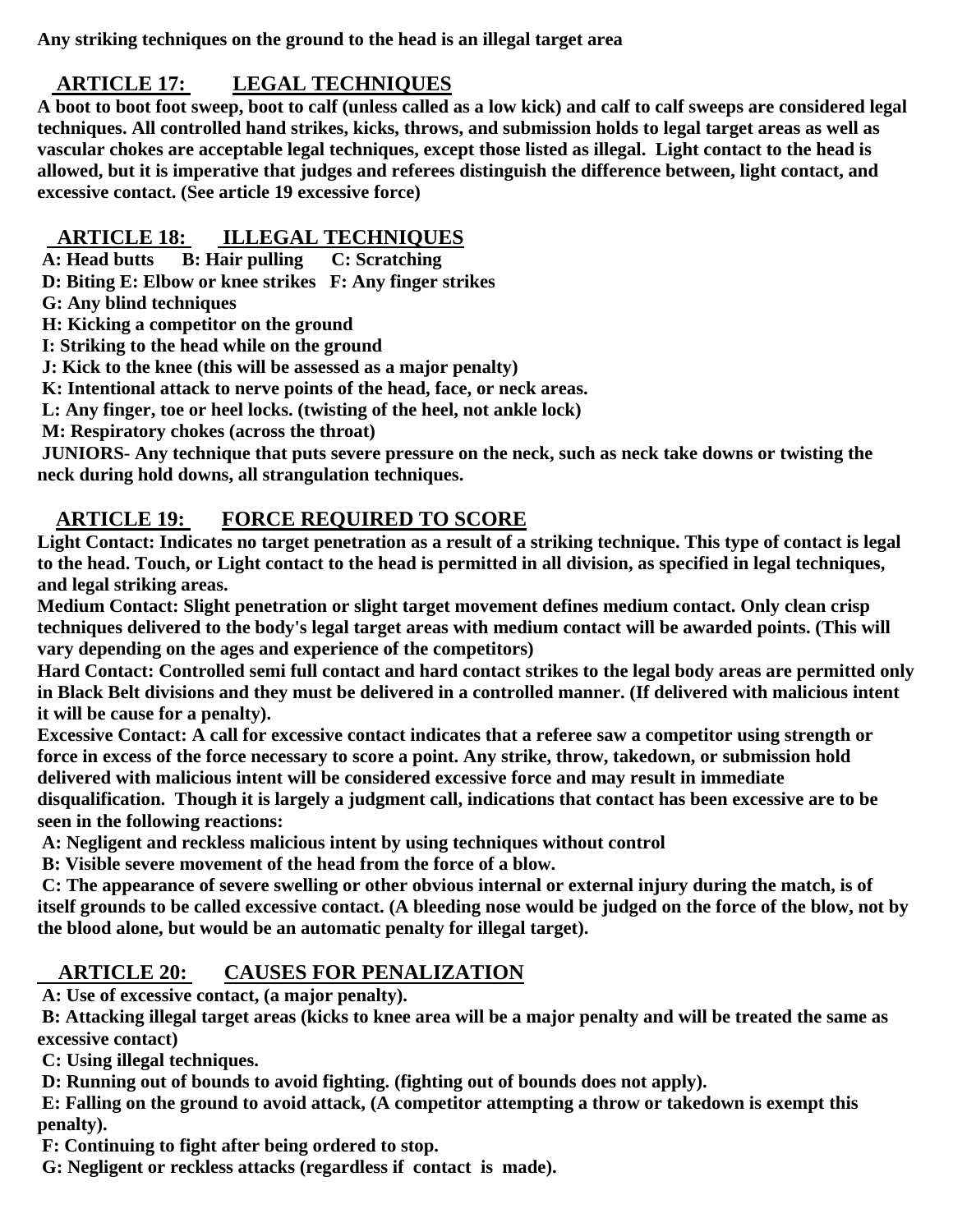**H: Disrespect to officials or other competitors..**

 **I: Unsportsmanlike conduct.**

# **ARTICLE 21: METHOD OF PENALIZATION**

**The centre referee is empowered to penalize a competitor at any time with - warning - loss of points disqualification**

# **ARTICLE 22: PENALIZATION 1st OFFENCE**

**First Offence (***Depending on the severity of infraction***)**

**A: Warning, (unless it is excessive contact, or a knee kick, then must be loss of 2 points) B: Disqualification, if warranted by disrespect, or unsportsmanlike conduct.**

# **ARTICLE 23: PENALIZATION 2nd OFFENCE**

**Second Offence — Same Infraction A: Loss of two points**

 **B: Disqualification, if warranted by disrespect, or unsportsmanlike conduct.**

 **Second Offense — Different Infraction:**

 **A: Warning.**

 **B: Loss of two points (if excessive contact, or a knee kick).**

 **C: Disqualification, if warranted by disrespect, or unsportsmanlike conduct.**

# **ARTICLE 24: PENALIZATION 3rd OFFENCE**

**Third Offence: A third offense for any combination of the rule infractions requires that the competitor be disqualified. (Major, or minor disqualification)**

# **ARTICLE 25: EXCESSIVE CONTACT 1st OFFENCE**

 **A: Loss of two points (mandatory)**

 **B: Disqualification, if in the opinion of the referee it was intentional.**

**When a penalty is issued for excessive contact the centre referee must be specific in his/her instructions, and within hearing of the judges and competitors. For example "The next time you use excessive force you will be disqualified, do you understand?" He/she should wait for the competitor to acknowledge his/her official warning and penalty, and the recording of same before allowing the fight to continue.**

# **ARTICLE 26: EXCESSIVE CONTACT 2nd OFFENCE**

**A second offense of excessive force would automatically constitute a disqualification, (minor or major)**

# **\*NOTE\* Definition of Loss of two points:**

**Because you cannot deduct points, the centre referee will instruct the judges to add these penalty points to the opposing competitor's score.**

## **\*NOTE\***

**EXCESSIVE FORCE AND INJURIES SHOULD NOT BE TOLERATED. SPORT JIU-JITSU IS DESIGNED FOR PARTICIPANTS TO HAVE FUN AND TO TEST THEIR MARTIAL ARTS EXPERTISE, NOT TO PROVE HOW TOUGH THEY ARE. ALL REFEREES WILL BE GRADED FOR INTERNATIONAL COMPETITION BASED ON HOW THEY CAN CONTROL THE CONTACT IN A MATCH.**

# **ARTICLE 27: INTOLERABLE BEHAVIOUR**

**Angry and uncontrolled violent displays of behavior will not be tolerated. If a centre referee believes a competitor is guilty of such an infraction, he/she may cause the offending competitor to be warned or disqualified. Referees should not tolerate undisciplined displays of temper by competitors, or coaches**